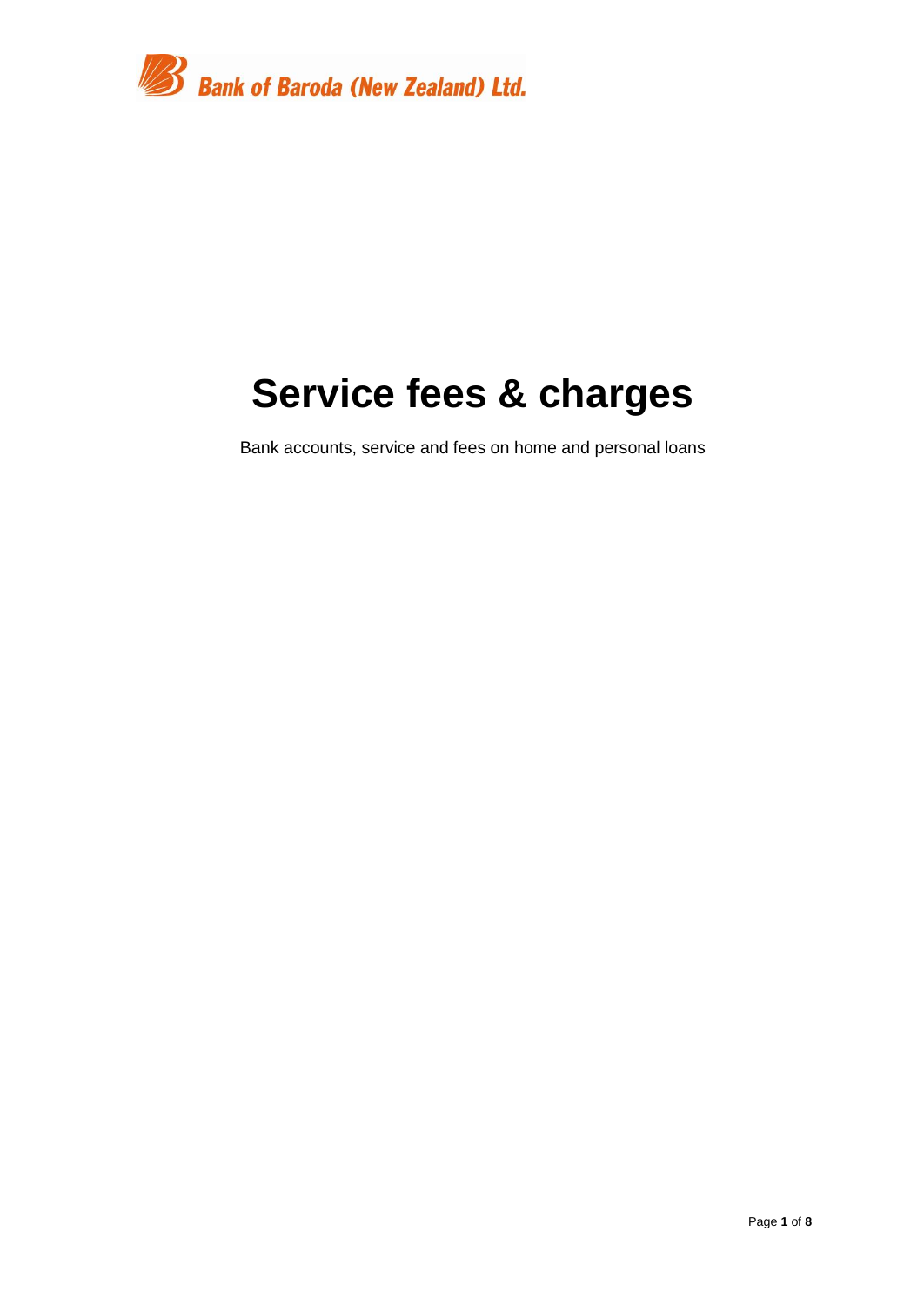

#### **Contents**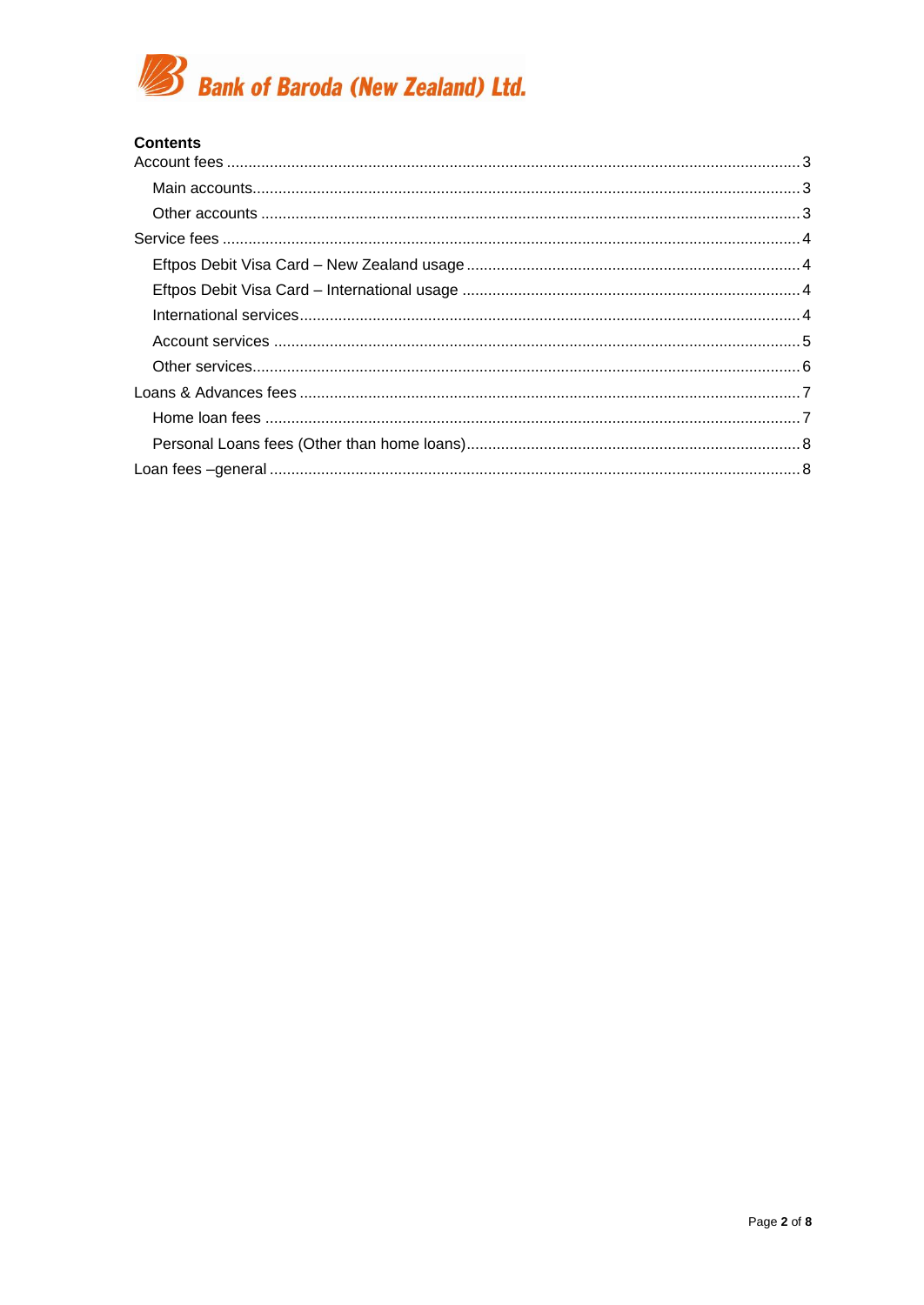

# <span id="page-2-0"></span>**Account fees**

#### <span id="page-2-1"></span>**Main accounts**

|                                                                                            | Baroda                             | Baroda                                              | Baroda                                              |
|--------------------------------------------------------------------------------------------|------------------------------------|-----------------------------------------------------|-----------------------------------------------------|
|                                                                                            | <b>Savings Account</b>             | <b>International</b>                                | <b>Personal</b>                                     |
|                                                                                            |                                    | <b>Students Savings</b><br>Account                  | <b>Current Account</b>                              |
| Account maintenance fee                                                                    | No charge                          | No charge                                           | \$5                                                 |
|                                                                                            |                                    |                                                     | per month                                           |
| Fee, in case minimum No charge for first No charge<br>account balance is not<br>maintained | month                              |                                                     | No charge                                           |
|                                                                                            | \$10<br>month<br>per<br>thereafter |                                                     |                                                     |
| Minimum<br>Account<br>balance requirement                                                  | \$500                              | minimum<br>No.<br>balance<br>account<br>requirement | minimum<br>No.<br>balance<br>account<br>requirement |

#### <span id="page-2-2"></span>**Other accounts**

|                                                     | Baroda                              | Baroda                                       | Baroda                                                  | Baroda                           |
|-----------------------------------------------------|-------------------------------------|----------------------------------------------|---------------------------------------------------------|----------------------------------|
|                                                     | Super Savings<br>Account            | <b>Business</b><br><b>Current</b><br>Account | Premium<br><b>Business</b><br><b>Current</b><br>Account | <b>Golden Savings</b><br>Account |
| Account<br>maintenance fee                          | No charge                           | No charge                                    | No charge                                               | No charge                        |
| Fee<br>not<br>for<br>maintaining<br>minimum balance | for<br>No.<br>charge<br>first month | No charge for<br>first month                 | No charge for<br>first month                            | No charge for first<br>month     |
|                                                     | \$10 per month<br>thereafter        | \$50 per month<br>thereafter                 | \$150 per month<br>thereafter                           | $$10$ per<br>month<br>thereafter |
| Minimum Account<br>balance<br>requirement           | \$1000                              | \$1000                                       | \$25000                                                 | \$1000                           |

*BOBNZL refers to Bank of Baroda (New Zealand) Ltd All charges are in New Zealand Dollars unless otherwise specified*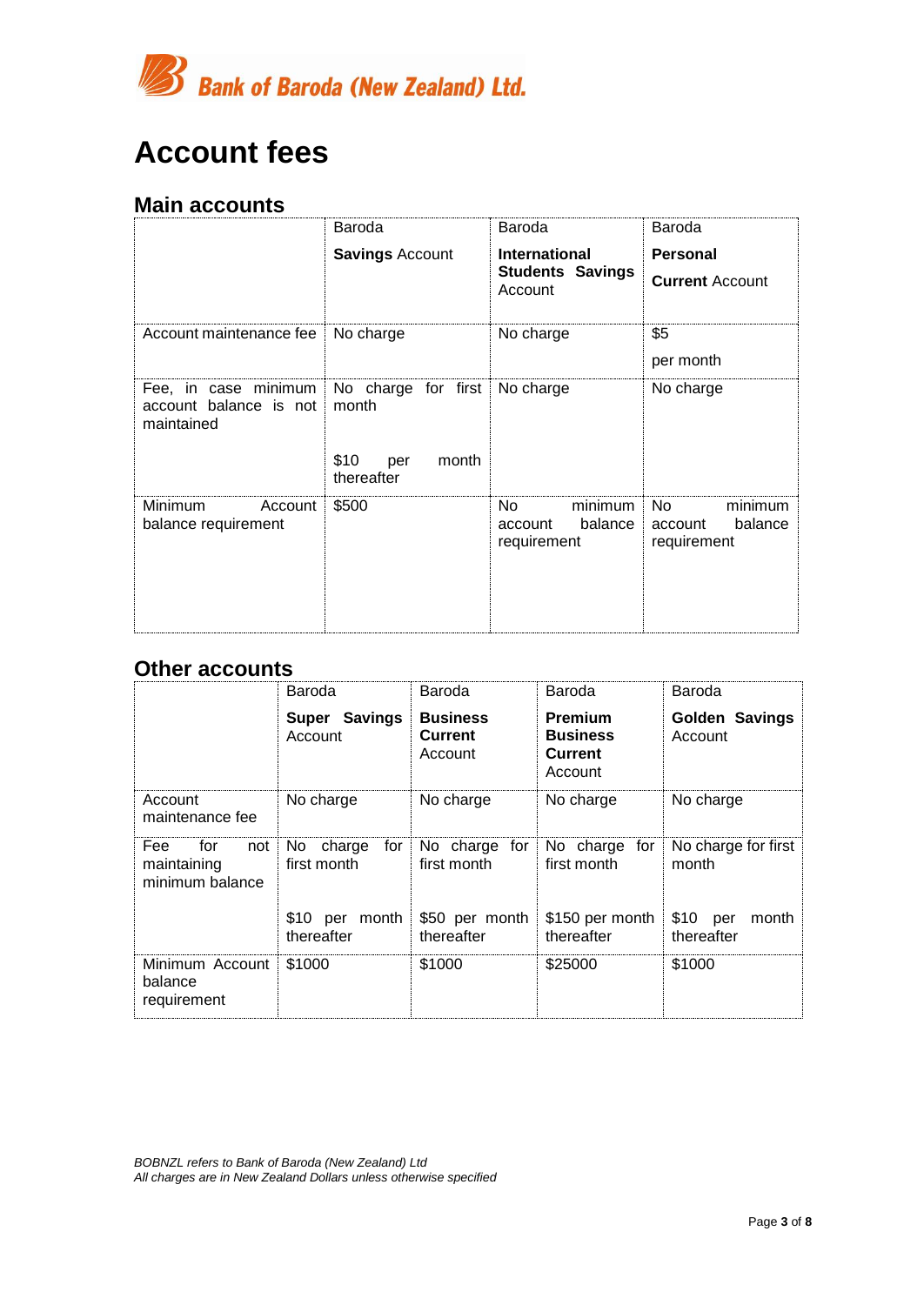

# <span id="page-3-0"></span>**Service fees**

### <span id="page-3-1"></span>**Eftpos Debit Visa Card – New Zealand usage**

| Annual fee                                       | No charge |
|--------------------------------------------------|-----------|
| One time issuance fee per card or $$10$          |           |
| Replacement of lost or damaged card <sup>1</sup> |           |
| Withdrawal / balance enquiry / fund transfer at  | No charge |
| any BOBNZL ATM / Eftpos terminal in New          |           |
| Zealand                                          |           |
| Withdrawal / balance enquiry / fund transfer at  | No charge |
| any ATM / Eftpos terminal in New Zealand         |           |

### <span id="page-3-2"></span>**Eftpos Debit Visa Card – International usage**

| Withdrawal / balance enquiry / fund transfer at<br>any ATM / Eftpos terminal in New Zealand                                                             | \$0.50                                                             |
|---------------------------------------------------------------------------------------------------------------------------------------------------------|--------------------------------------------------------------------|
| EFTPOS purchase                                                                                                                                         | \$1                                                                |
| <b>ATM Cash withdrawal</b>                                                                                                                              | \$5                                                                |
| Currency conversion fee for foreign currency<br>transactions                                                                                            | 2.5% of NZ\$ amount                                                |
| Visa debit card cash withdrawal fee(when you<br>use visa debit card to withdraw cash over the<br>counter at any other bank or financial<br>institution) | \$5 per withdrawal                                                 |
| Visa debit card overseas transaction decline<br>fee                                                                                                     | \$1 per declined transaction                                       |
| Visa debit disputed transaction fee when you<br>dispute a transaction made using your visa<br>debit card                                                | \$15 per transaction receipt & investigation fee<br>may also apply |

### <span id="page-3-3"></span>**International services**

 $\overline{a}$ 

| <b>Rapid Funds2India</b><br>Remittance fee (for customers maintaining<br>account with us) for remittance to individual /<br>personal accounts in any bank branch in India | No charge                                                                                                                     |
|---------------------------------------------------------------------------------------------------------------------------------------------------------------------------|-------------------------------------------------------------------------------------------------------------------------------|
| Non-account holders can remit funds to India<br>less than NZ \$1000                                                                                                       | \$10 per transaction<br>for non-account holders                                                                               |
| International outward payments to other than<br>above cases                                                                                                               | \$10 for upto transaction amount upto \$5000<br>\$20 for transaction amount of above \$5000<br>Ammendment: \$20 per amendment |
| Enquiry (beneficiary claiming non-receipt of<br>funds                                                                                                                     | \$10 per case                                                                                                                 |
| International inward payments to BOBNZL<br>Account (in NZD / Foreign currency)                                                                                            | \$5 per transaction                                                                                                           |
| International inward payments to Account in a<br>bank other than BOBNZL (NZD)                                                                                             | \$30 per transaction                                                                                                          |
| International inward payments to Account in a<br>bank other than BOBNZL (Foreign currency)                                                                                | \$50 per trasnaction                                                                                                          |

<sup>&</sup>lt;sup>1</sup> Customers will not be charged for replacing card where magnetic strip is wiped off and card does not work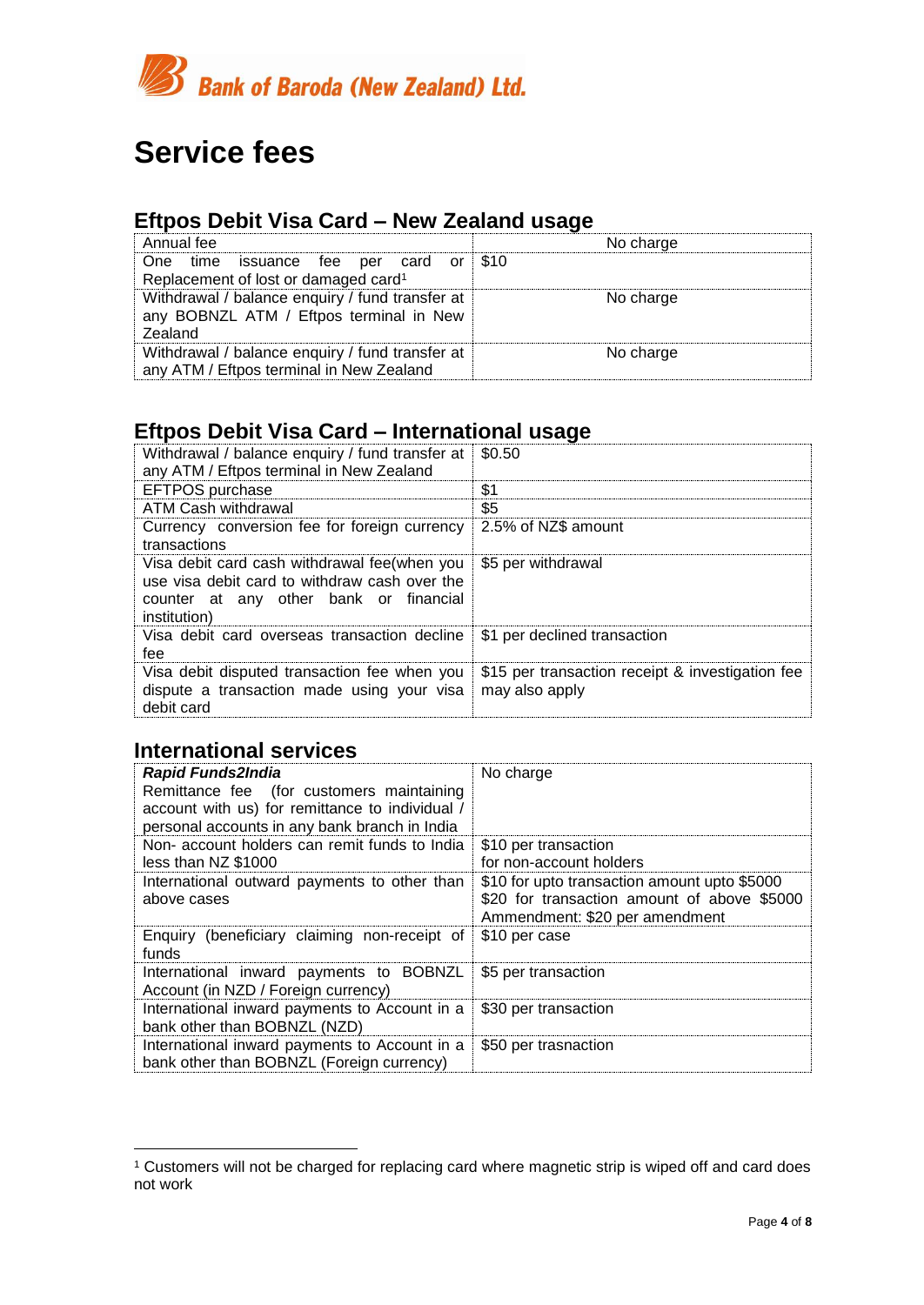

#### <span id="page-4-0"></span>**Account services**

| Internet Banking (Baroda Connect)                         | No charge                                                                 |
|-----------------------------------------------------------|---------------------------------------------------------------------------|
| Mobile app (Baroda M-Connect plus)                        | No charge <sup>2</sup>                                                    |
| Cash handling fee (cash transaction including             | No charge upto \$3000                                                     |
| deposits and withdrawals at bank's branches) <sup>3</sup> | \$2 per \$1000 (above \$3000 and upto \$5000)                             |
|                                                           | \$4 per thousand (above \$5000)                                           |
|                                                           | \$1.5 per cheque leaf. Minimum charges \$45                               |
| Cheque issuance<br>Automatic<br>$\prime$                  | $$5$ each $4$                                                             |
| payments<br>(establishment                                |                                                                           |
| amendment / suspension) per transactions                  |                                                                           |
| Collection item fee - cheque clearing charge              | No charge for Baroda Savings Account and                                  |
|                                                           | Baroda Super Savings Account<br>Five free transaction for Baroda Business |
|                                                           | Premium Account.                                                          |
|                                                           | \$0.15 per cheque for all other cases                                     |
| <b>Debit Transaction fee</b>                              | \$0.5 per debit transaction after free 100 debit                          |
|                                                           | transaction per quarter for Baroda Savings                                |
|                                                           | Account, Baroda<br>International<br><b>Students</b>                       |
|                                                           | free<br>150<br>debit<br>Savings Account<br>and                            |
|                                                           | transactions per quarter for Baroda Super                                 |
|                                                           | Savings Account                                                           |
| Inland outward RTGS remittance fee for same               | \$5 per transaction                                                       |
| day credit                                                |                                                                           |
| <b>Collections - Inward bills</b>                         |                                                                           |
| Inward documentary bills for collection on                | 0.2% (minimum \$20 and maximum \$100)                                     |
| drawee in New Zealand for payment /                       |                                                                           |
| acceptance                                                |                                                                           |
| <b>Clean Bills</b>                                        | 0.2% (minimum \$20 and maximum \$100)                                     |
| Handling charges for Sight Bills                          | 1% on the bill amount (minimum of \$20 per                                |
|                                                           | month or part thereof shall be levied if the bill is                      |
|                                                           | not paid within 30 days of intimation. Charges                            |
|                                                           | shall be recovered at the time of payment)                                |
| Handling charges for Usance Bills                         | 1% on the bill amount (minimum \$20.00 per                                |
|                                                           | month or part thereof shall be levied if the Bill is                      |
|                                                           | not accepted within 30 days of intimation                                 |
|                                                           | Charges shall be recovered at the time of                                 |
|                                                           | payment)                                                                  |
| Issue of delivery order                                   | \$25 per order                                                            |
| Documents received for attachment of bill                 | \$25                                                                      |
| Advise of due date/status/payment                         | Fax charge \$20 per bill / collection schedule                            |
|                                                           | where applicable                                                          |
| <b>Courier Charges</b>                                    | \$50                                                                      |
| <b>Collections - Outward bills</b>                        |                                                                           |
| (Excluding charges levied by the drawee bank)             |                                                                           |
| Outward documentary Bills for Collection                  | 0.25% (minimum \$25 Maximum \$100)                                        |
| (Including under Bills Discounted in addition to          |                                                                           |
| Interest/Discount) (exclusive of postage)                 |                                                                           |
| Clean<br>cheques/Bills/Foreign                            | 0.25% (minimum \$10 Maximum \$50)                                         |
| cheques(exclusive<br>currency/Traveling<br>οf             |                                                                           |
| postage)                                                  |                                                                           |
| Dishonour of overseas cheque/Bill                         | Cheque \$25                                                               |
|                                                           | <b>Bill \$50</b>                                                          |
| Term Deposit premature withdrawal fees                    | No charge                                                                 |

 $2$  SMS charges may apply at the time of registration

<sup>3</sup> 25% concession in Baroda Premium Business Account if average balance is at least \$25000 and 50% concession if the average balance is \$50000

<sup>4</sup> Waived, if automatic payment is between BOBNZL accounts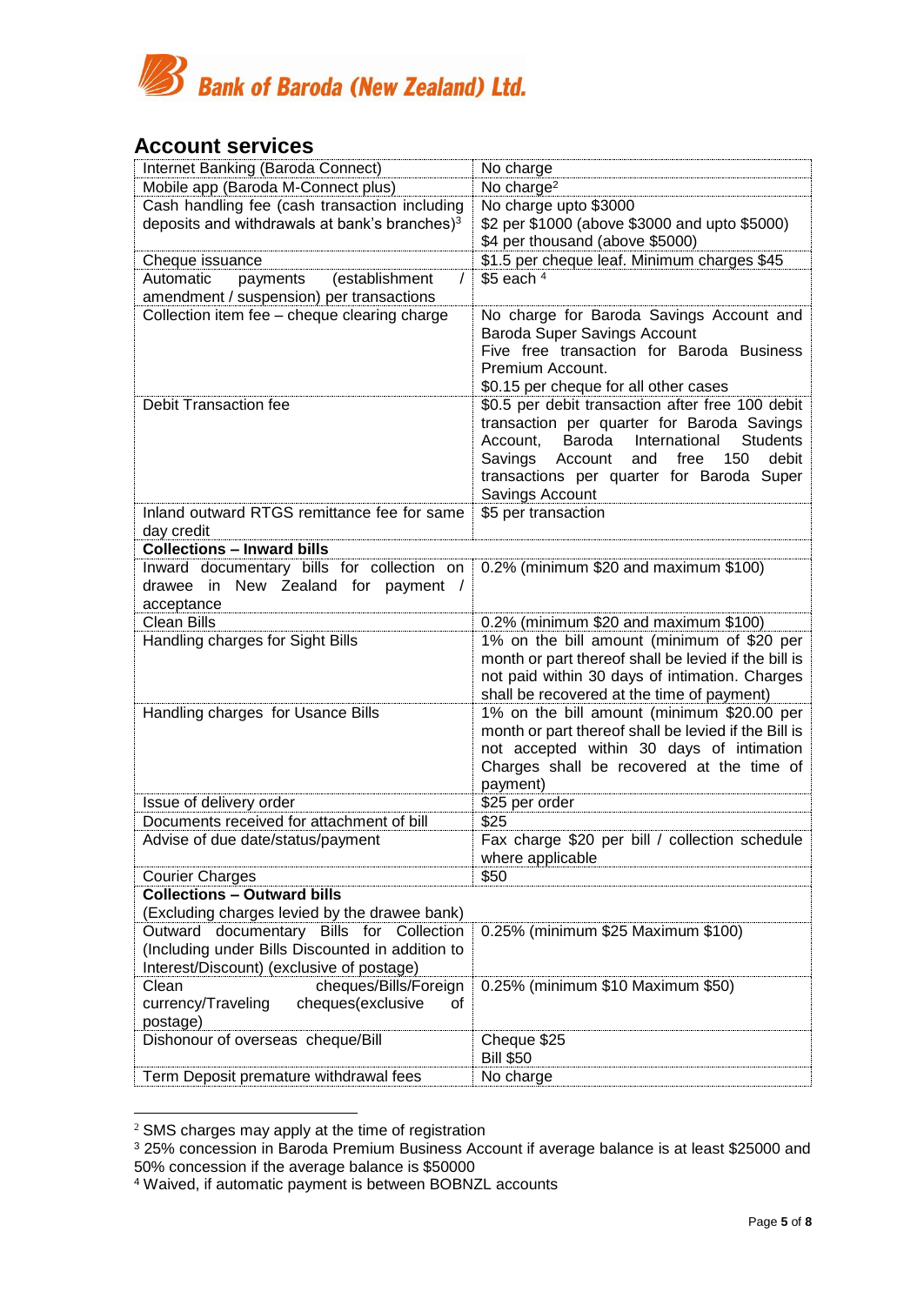

### <span id="page-5-0"></span>**Other services**

| Safe custody fee                                                                                                                                                           | Sealed envelope: \$10 per quarter<br>Sealed packet / small box: \$15 per quarter        |
|----------------------------------------------------------------------------------------------------------------------------------------------------------------------------|-----------------------------------------------------------------------------------------|
| Duplicate or additional statement                                                                                                                                          | \$1.50 per page                                                                         |
| Issue of certificate of balance                                                                                                                                            | \$25 per certificate                                                                    |
| Inoperative Account Fee for accounts with<br>balance less than \$150 not used for a period of<br>one year or more. Inoperative accounts with<br>balance \$30 may be closed | \$20                                                                                    |
| Account closure charges in case of Baroda<br><b>Business Current Account</b>                                                                                               | \$100 if closed before 12 months and \$50 if<br>closed in a period of 12 months or more |
| Insufficient funds / dishonor fee                                                                                                                                          | \$25 per transaction                                                                    |
| Record / voucher / cheque / deposit retrieval<br>charges                                                                                                                   | \$20 per item if upto three months old<br>\$40 per item if over three months old        |
| Stopped cheques                                                                                                                                                            | \$15 per cheque                                                                         |
| Special answers                                                                                                                                                            | Overnight: \$15, Same day: \$20, By hand:\$25                                           |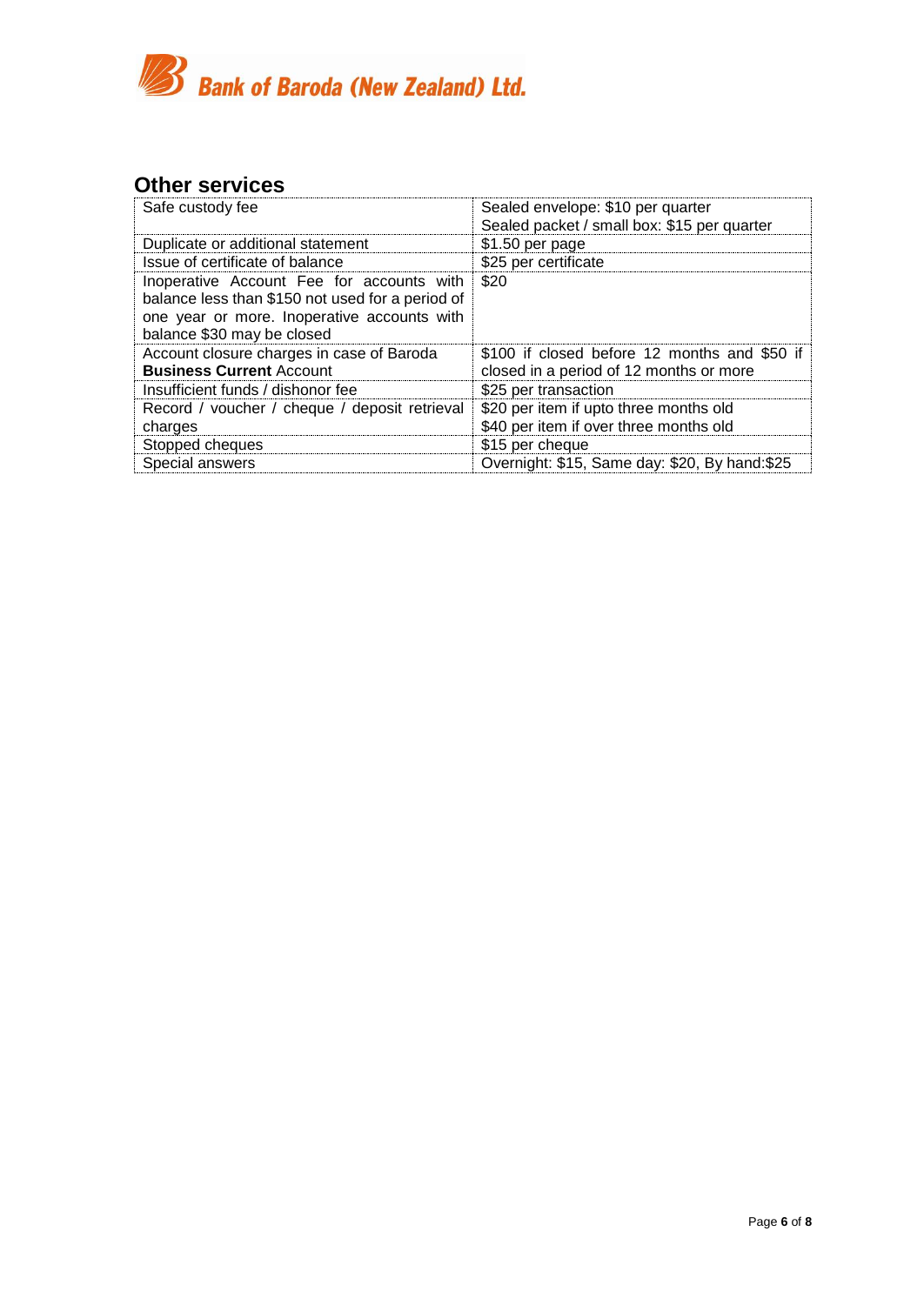

## <span id="page-6-0"></span>**Loans & Advances fees**

### <span id="page-6-1"></span>**Home loan fees**

**(Applicable to Baroda Home Loan and Baroda Home Loan – Flexible Choice)**

| Loan Approval fees<br>Occupied<br>residential<br>(Owner<br>property loans) | \$250                                                                                                                                                                                                                                                                                                                                                                                                                                                                        |
|----------------------------------------------------------------------------|------------------------------------------------------------------------------------------------------------------------------------------------------------------------------------------------------------------------------------------------------------------------------------------------------------------------------------------------------------------------------------------------------------------------------------------------------------------------------|
| Loan Approval fees<br>(Residential Investment property<br>loans)           | \$400                                                                                                                                                                                                                                                                                                                                                                                                                                                                        |
| Top-up fees                                                                | \$200                                                                                                                                                                                                                                                                                                                                                                                                                                                                        |
| Low-equity premium                                                         | For loans over 80% of the property value a low-equity<br>premium may apply. Fee range 0.20% to 1.25% of the loan<br>amount                                                                                                                                                                                                                                                                                                                                                   |
| Documentation fee                                                          | Shall be advised to the borrowers in loan approval<br>communication and will vary depending on the type of<br>documents and will include fees charged by our solicitor on<br>actual basis                                                                                                                                                                                                                                                                                    |
| Early Repayment Administration<br>charge                                   | \$100                                                                                                                                                                                                                                                                                                                                                                                                                                                                        |
| Early Repayment fees                                                       | The borrower can repay the amount outstanding under a<br>facility, or any part of it, at any time. If the borrower repays<br>early during a fixed rate period, then an early repayment<br>fees will apply. In such a case reasonable estimate of loss<br>arising from prepayment shall be charged which for Home<br>loans shall be calculated using the formula set out in<br>regulation 9 or regulation 11 of the Credit Contract and<br>Consumer Finance Regulations 2004. |
| Home Loan Management fee                                                   | \$5 per month relating to the administration, automatic<br>payment service fee and transaction fees                                                                                                                                                                                                                                                                                                                                                                          |
| Security Discharge fee                                                     | \$450                                                                                                                                                                                                                                                                                                                                                                                                                                                                        |
| Security handling fee                                                      | \$75                                                                                                                                                                                                                                                                                                                                                                                                                                                                         |
| <b>Others</b>                                                              | For all other aspects including change of ownership,<br>additions, modifications etc the bank may levy separate<br>reasonable charge at their discretion                                                                                                                                                                                                                                                                                                                     |
| Missed Loan Repayment fees                                                 | \$10 per instance                                                                                                                                                                                                                                                                                                                                                                                                                                                            |
| Default notice fee                                                         | \$100 for each default notice issued by the bank udner<br>Property Law Act 2007. If a bank solicitor issues the notice<br>on behalf of bank, the solicitor's actual cost for issuing the<br>notice would apply                                                                                                                                                                                                                                                               |
| Insufficient funds / dishonor fee                                          | \$25 per transaction                                                                                                                                                                                                                                                                                                                                                                                                                                                         |